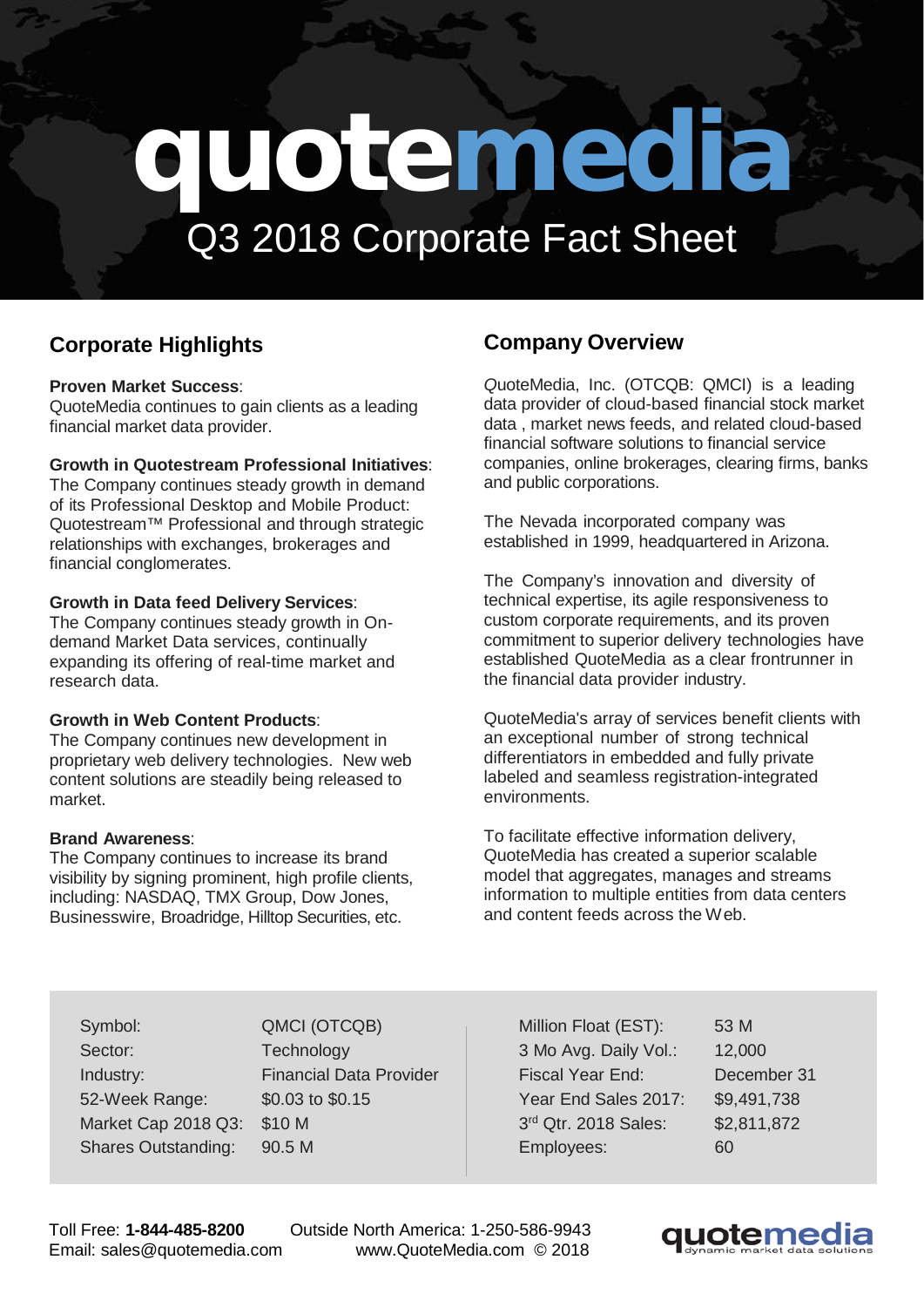## **Client Base**

NASDAQ Stock Exchange, TMX Group (TSX Stock Exchange), Canadian Securities Exchange (CSE), FIS, U.S. Bank, Broadridge Financial Systems, , JPMorgan Chase, JitneyTrade, Hilltop Securities, HD Vest, Intrinsic Research Systems, ING Investment Management, Stockhouse, Zacks Investment Research, General Electric, Dow Chemical, Boeing, Bombardier, Business Wire, PR Newswire, West Corp., Folio Financial, Inc., Regal Securities, Credential Securities, ChoiceTrade, Cetera Financial Group, Dynamic Trend, Inc., Qtrade Financial, CNW Group, Industrial Alliance, TradeKing, Suncor, Warrior Trading, Virtual Brokers, Equities.com, Leede Jones Gable, Vision Financial Markets, Firstrade Securities, Motif Investing, First Financial, Cirano, Equisolve, Stock-Trak, Mergent, SNN Incorporated and others.

## **Technology**

QuoteMedia's stock market cloud-based data feeds, news feed services, and cloud-based financial software applications comprise a unique and proprietary suite of custom technologies encompassing server-side distributed applications, databases and processing.

The Company also provides streaming real-time data applications (desktop and mobile app) to financial professionals as well as to day traders and corporate client customers.

QuoteMedia also provides customizable dynamic Content Solutions, XML/JSON request-based data sets and Streaming Data Feed Services. These technologies combine depth of information with the efficiency and speed to deliver customized high quality content to clients around the world.

QuoteMedia has developed a full range of cloudbased financial data feeds, web content solutions, and software applications to serve a rapidly expanding market demand for timely market data and financial research information.

The Company also develops and licenses interactive, fully customizable, embedded, stock research tools such as streaming real-time quotes, market watch lists, news, advanced charts, option chains, NASDAQ and TSE Level 2, SEC filings, insider reports, analyst ratings, earning estimates, futures and commodities, Forex, currencies, market Indices, market statistics, stock tickers, multi-channel quote modules, mutual funds, research tools, and investor relations modules.

QuoteMedia provides a wide array of market data solutions for web display. Pre-designed plug and play solutions are available as well as completely customized solutions for clients. QuoteMedia's proprietary web delivery systems, called QMod, was created with custom libraries for secure market data provisioning as well as ease of integration and unlimited customization. Full portfolio management, alerts and user administrative client management is all available in our Web Content Solution products.



Toll Free: **1-844-485-8200** Email: [sales@quotemedia.com](mailto:sales@quotemedia.com)

Outside North America: 1-250-586-9943 [www.QuoteMedia.com](http://www.quotemedia.com/) © 2018